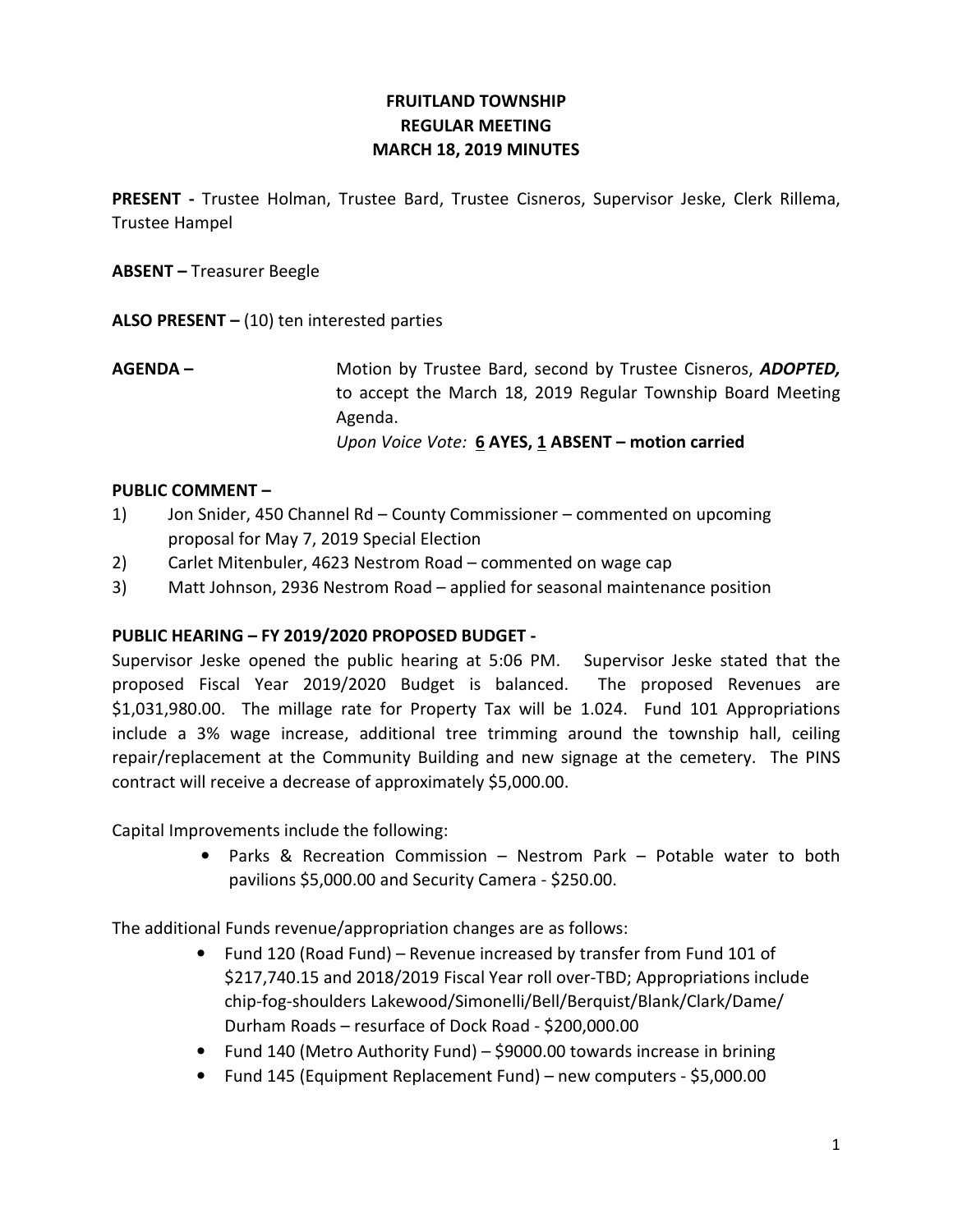FRUITLAND TOWNSHIP MARCH 18, 2019 REGULAR MEETING MINUTES

- Fund 160 (Parks & Recreation Specialty Fund) capital fund \$17,500.00 towards playground equipment
- Fund 170 (WRLS Preservation & Maintenance Fund) \$5,000.00 towards new roof and transfer of \$862.00 to Fund 101 for pickle ball line painting
- Fund 990 (Special Contingency Fund) no change

PUBLIC COMMENT – There was no public comment.

Supervisor Jeske closed the public hearing at 5:09 PM and stated that the budget adoption special meeting is scheduled for March 29, 2019 at 10:00 AM here at township hall.

### CONSENT AGENDA –

- February 11, 2019 Work Session and February 19, 2019 Regular Meeting Minutes
- February 1 28, 2019 Revenues \$225,195.90, General Fund 101 Expenditures \$48,084.65, Fund 130 - \$599.40, Fund 145 - \$1,172.00
- February-March Fourth Quarter Budget Amendments
- Parks & Recreation Reallocation of Funds
- Planning Commission Appointments expiring March 31, 2022 William Josephson and Mary Beth Picard and expiring March 31, 2020 – Township Board Representative Mike Holman
- Zoning Board of Appeals Appointments expiring March 31, 2022 Eileen Stoffan and Alternate Dave Stevens
- Construction Board of Appeals Appointments expiring December 2019 Deans Evans, Don Schmiege and Steve Seeger

 Motion by Trustee Bard, second by Trustee Holman, ADOPTED, to approve the Consent Agenda as amended. Roll Call Vote: Trustee Bard AYE, Trustee Holman AYE, Trustee Cisneros AYE, Clerk Rillema AYE, Trustee Hampel AYE, Supervisor Jeske AYE, Treasurer Beegle ABSENT - motion carried

UNFINISHED BUSINESS – There was no unfinished business.

#### NEW BUSINESS –

1) Pins Agreement FY 2019-20 –

 Motion by Clerk Rillema, second by Trustee Cisneros, ADOPTED, to approve the PINS Agreement for the 2019/2020 budget year in the amount of \$63,462.16. Roll Call Vote: Clerk Rillema AYE, Trustee Cisneros AYE, Trustee Holman AYE, Trustee Bard AYE, Trustee Hampel AYE, Supervisor Jeske AYE, Treasurer Beegle ABSENT - motion carried